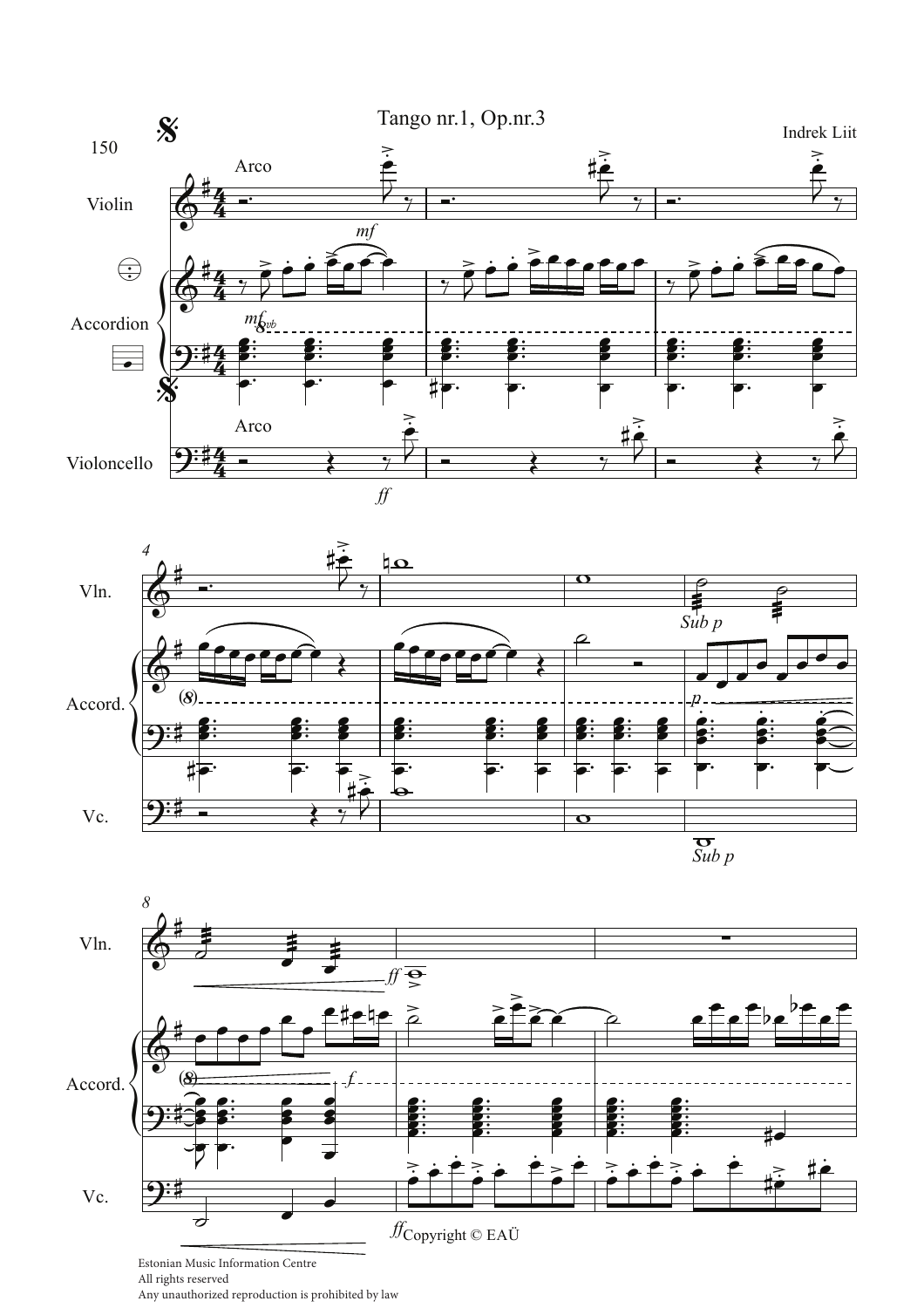Tango nr.2, Op. nr.3

Indrek Liit



Pizz. ) : 1. Vc.  $mp$ 

Copyright  $\mathbb O$  EAÜ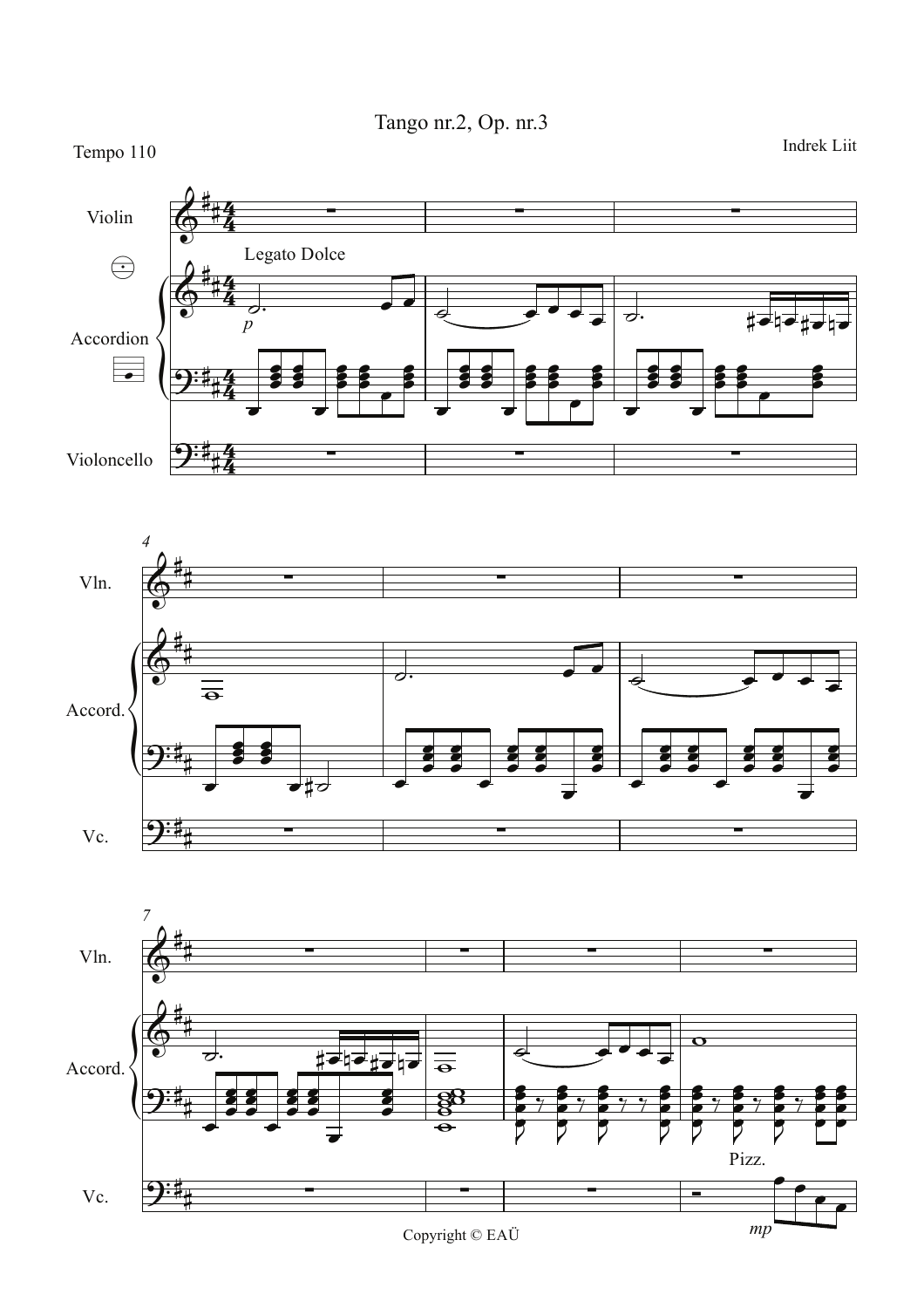Tango nr.3, Op. nr.3







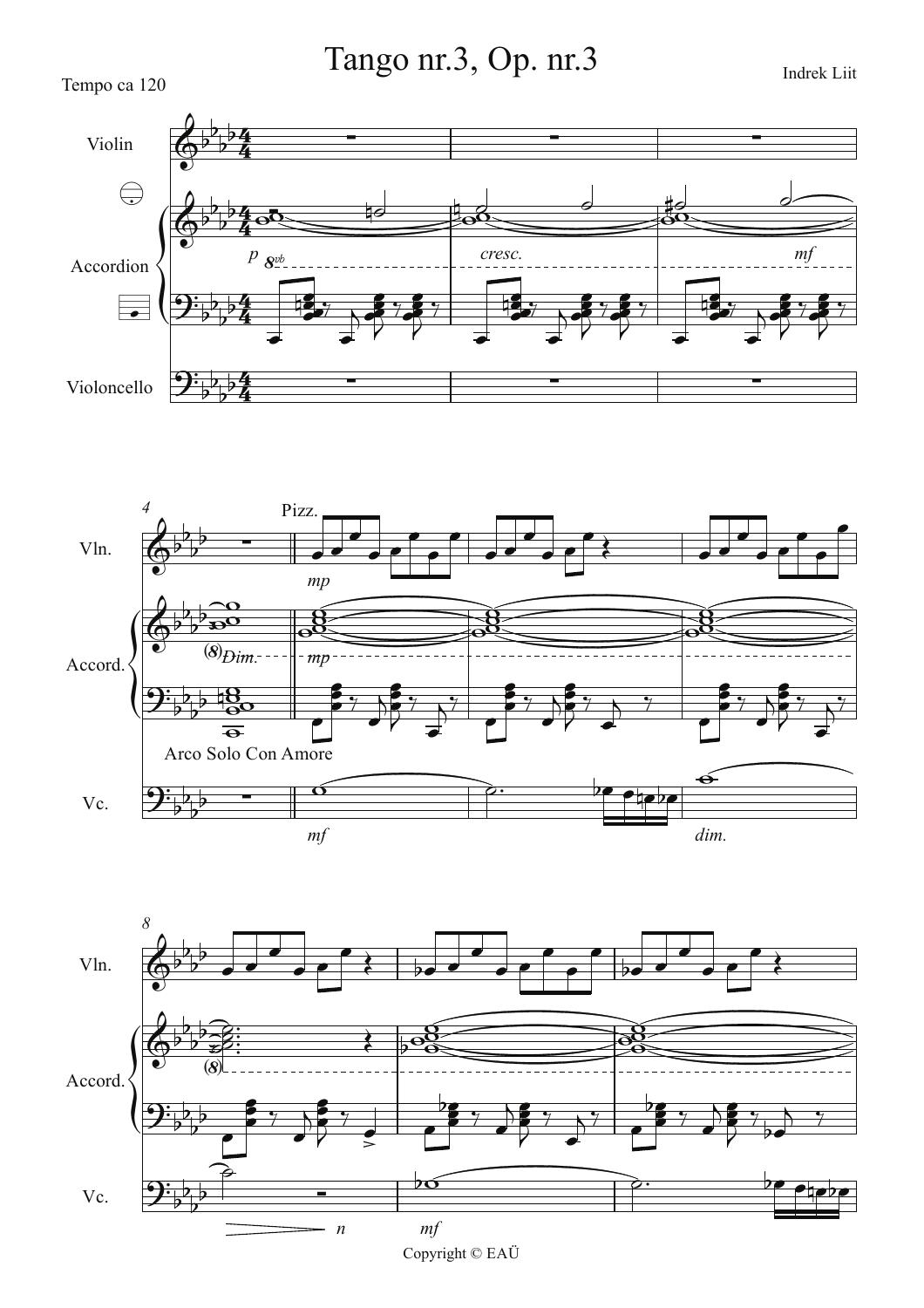Tango nr.4, Op. nr. 3

Tempo 170 Violin  $\bigoplus$ Accordion  $\overline{\mathbf{E}}$ Violoncello





Copyright  $\odot$  EAÜ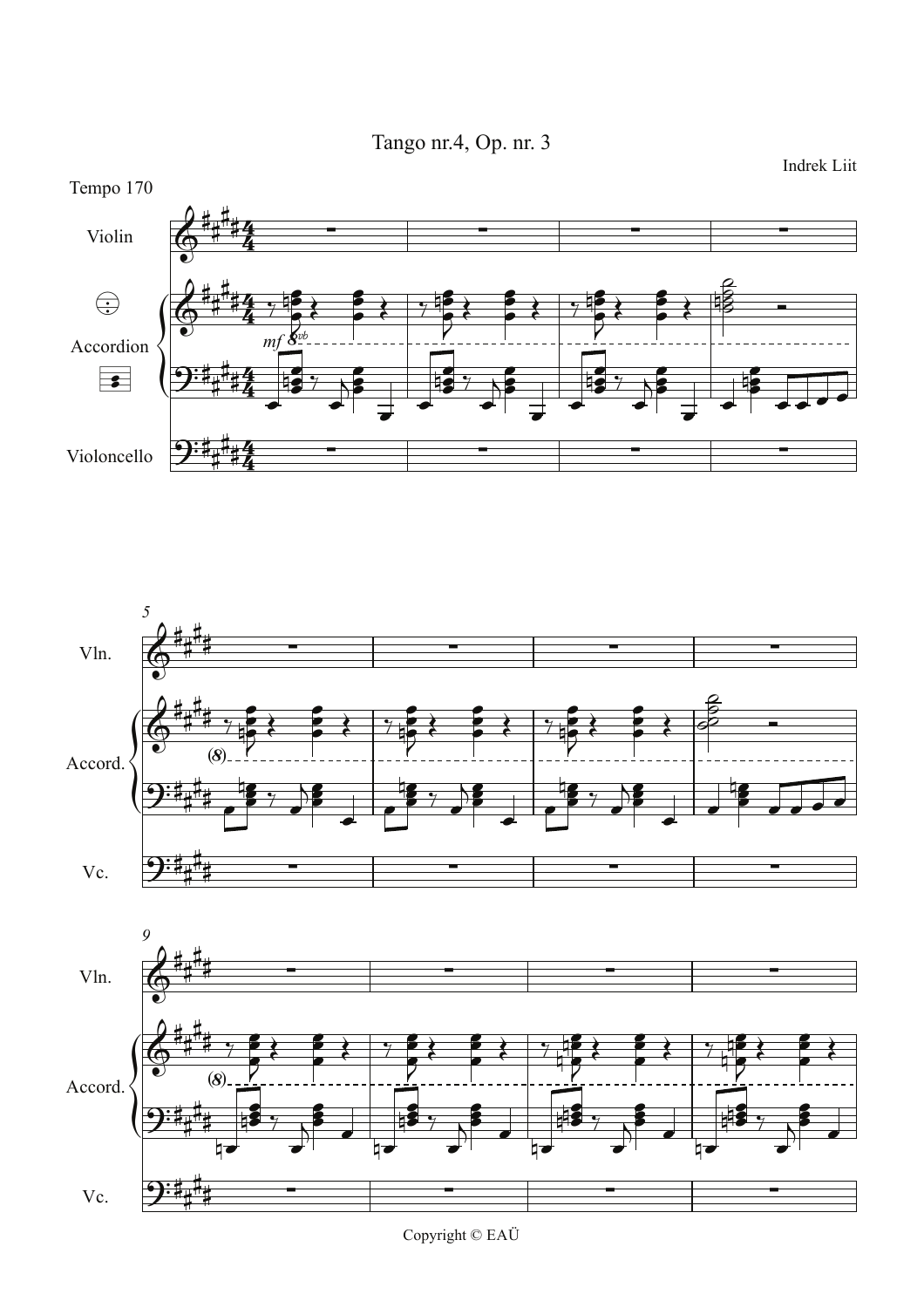





Copyright © EAÜ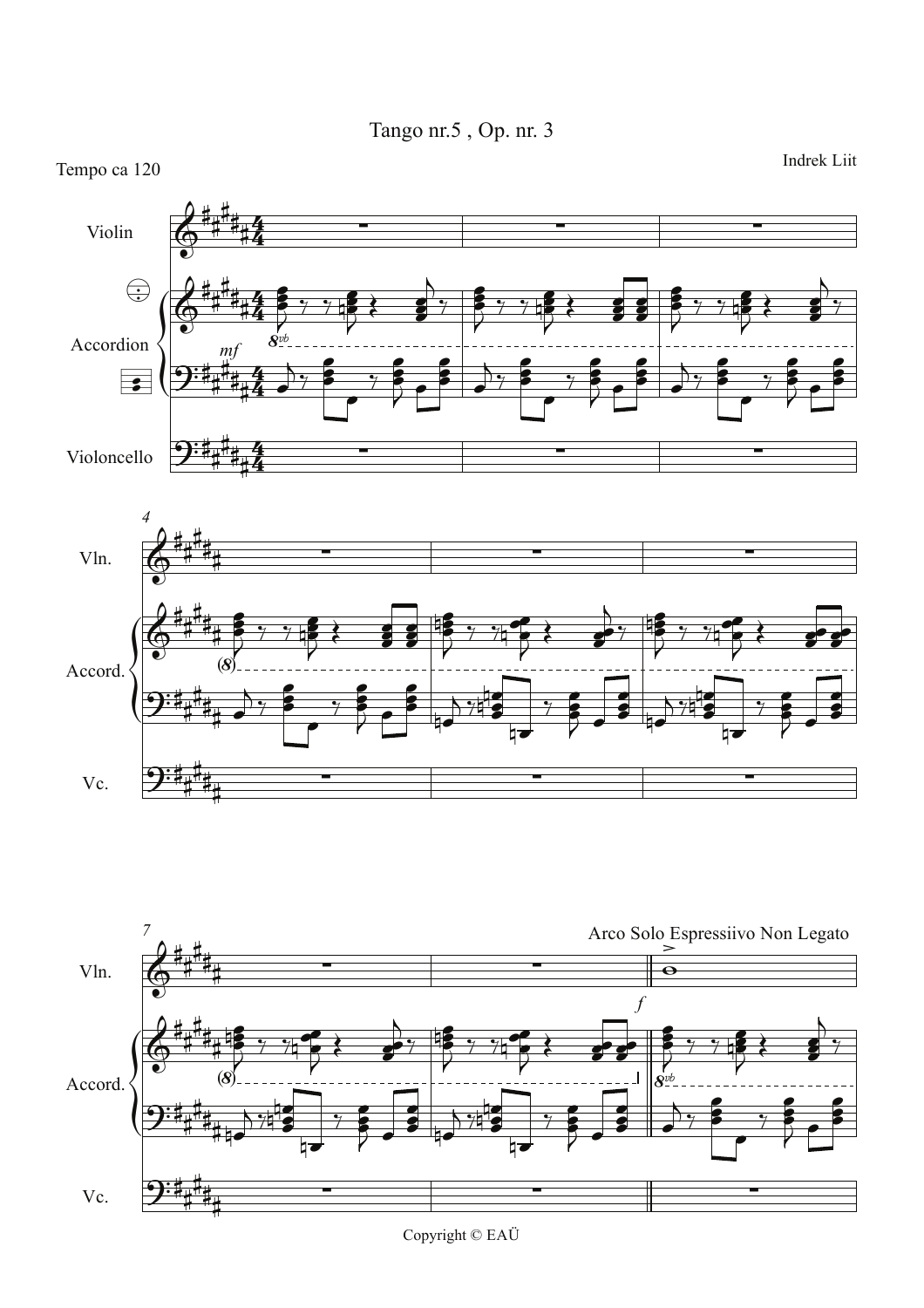Tango nr. 6, Op. nr.3





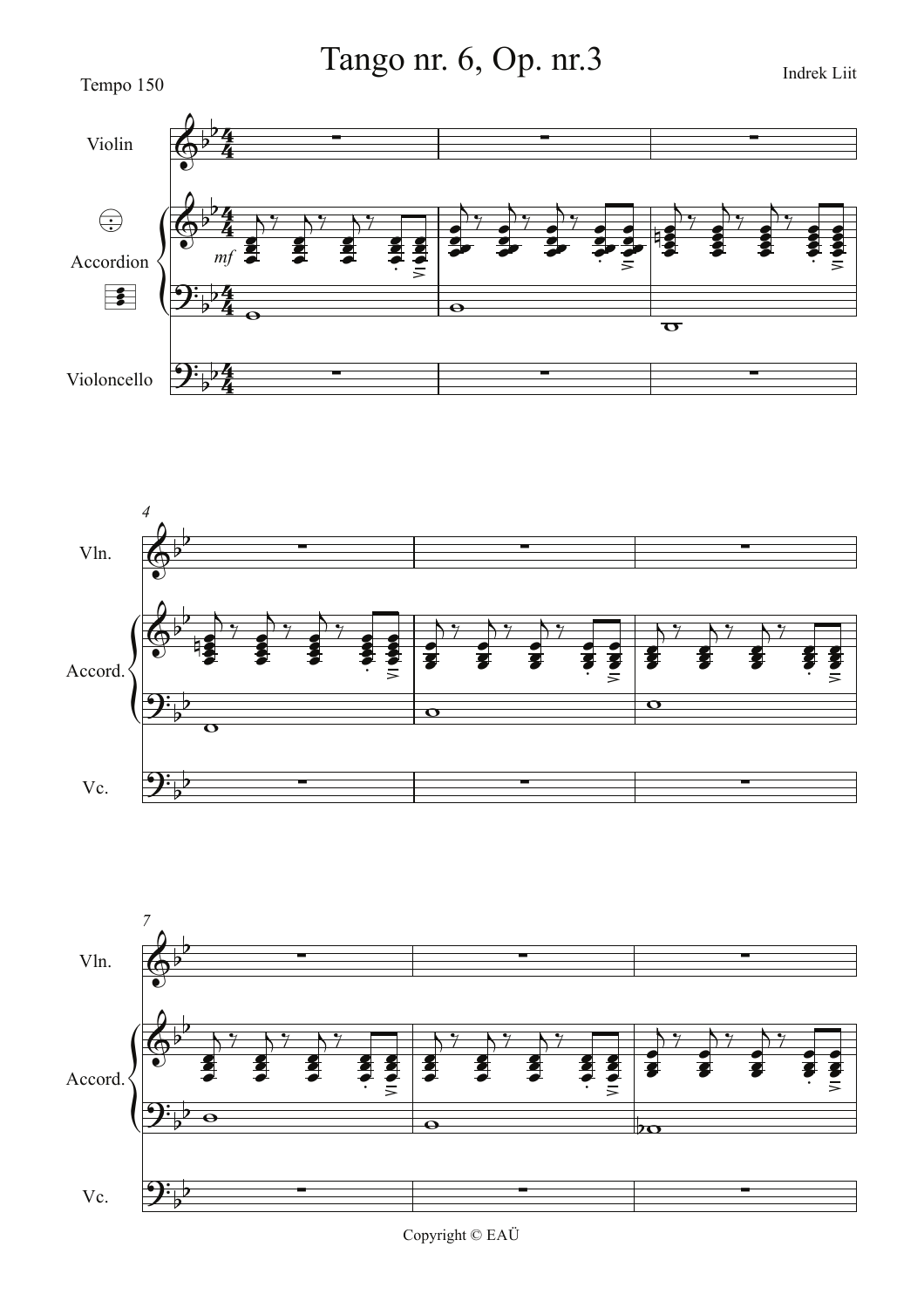Tango Nr. 7, Op. nr.3

Tempo ca 115 Intro Violin  $\bigoplus$  $mp_{\mathbf{S}^{vb}}$ Accordion  $\overline{\bullet}$ Violoncello



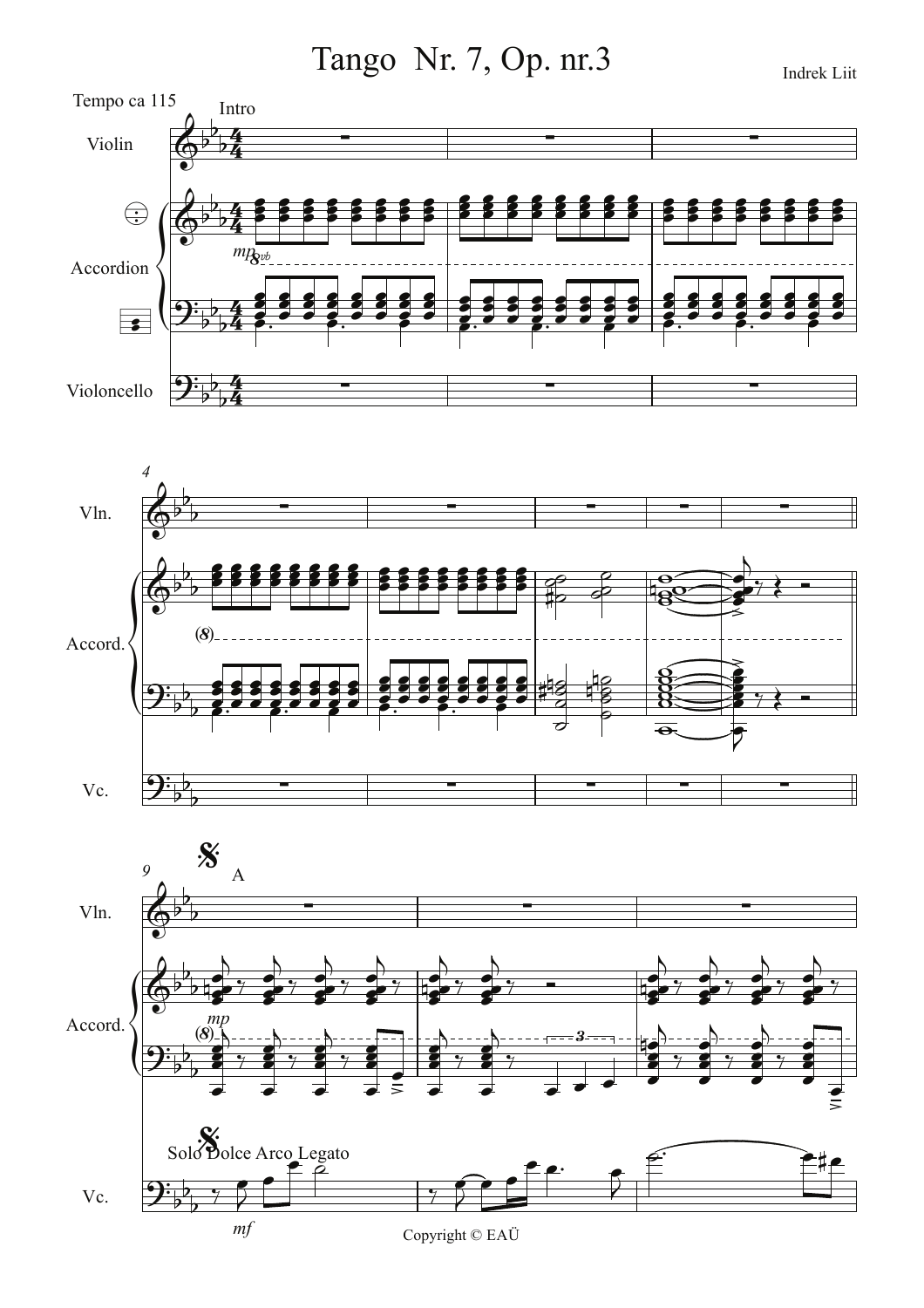





Copyright © EAÜ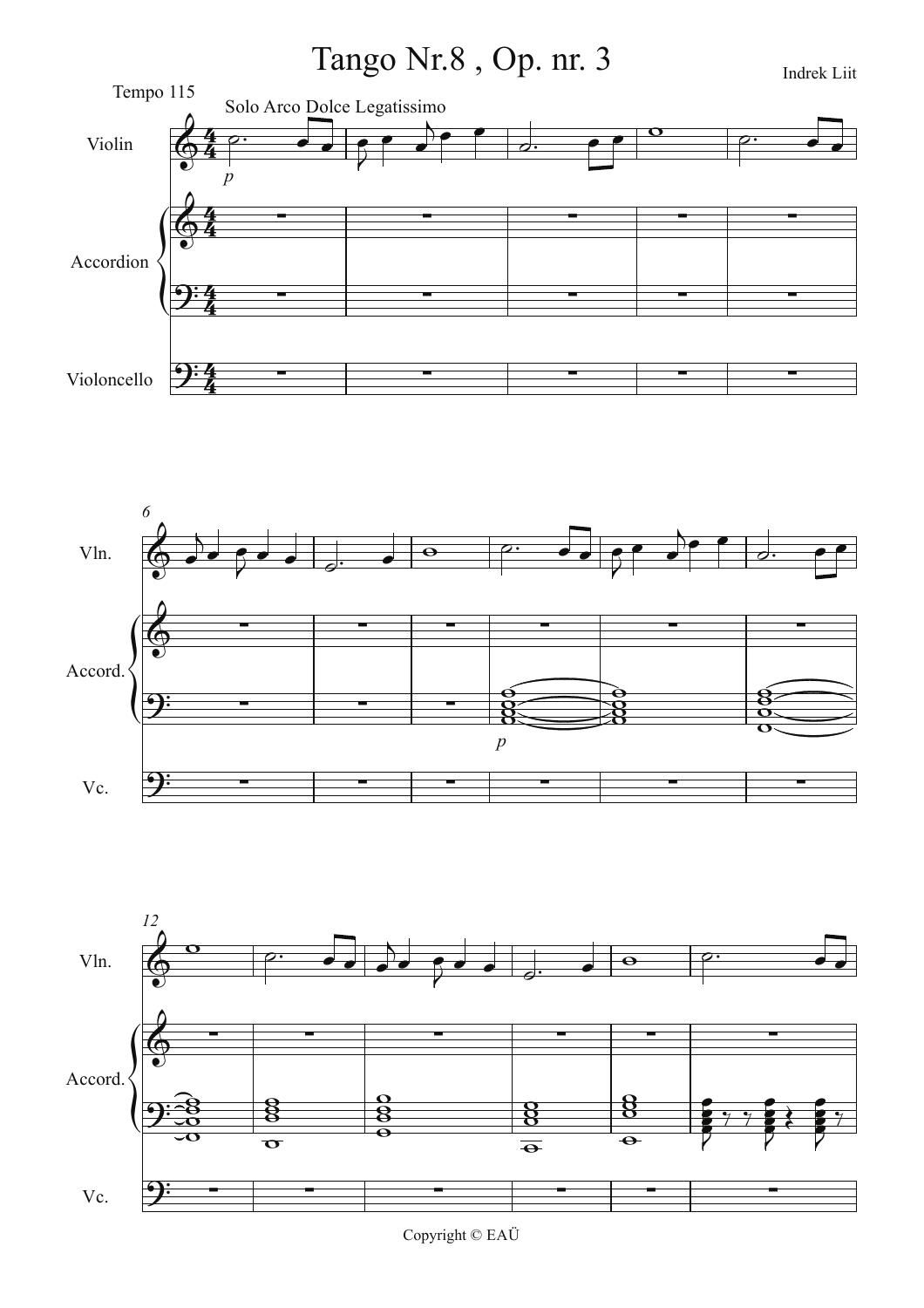Tango nr. 9, Op. nr. 3







Copyright  $\mathbb O$  EAÜ